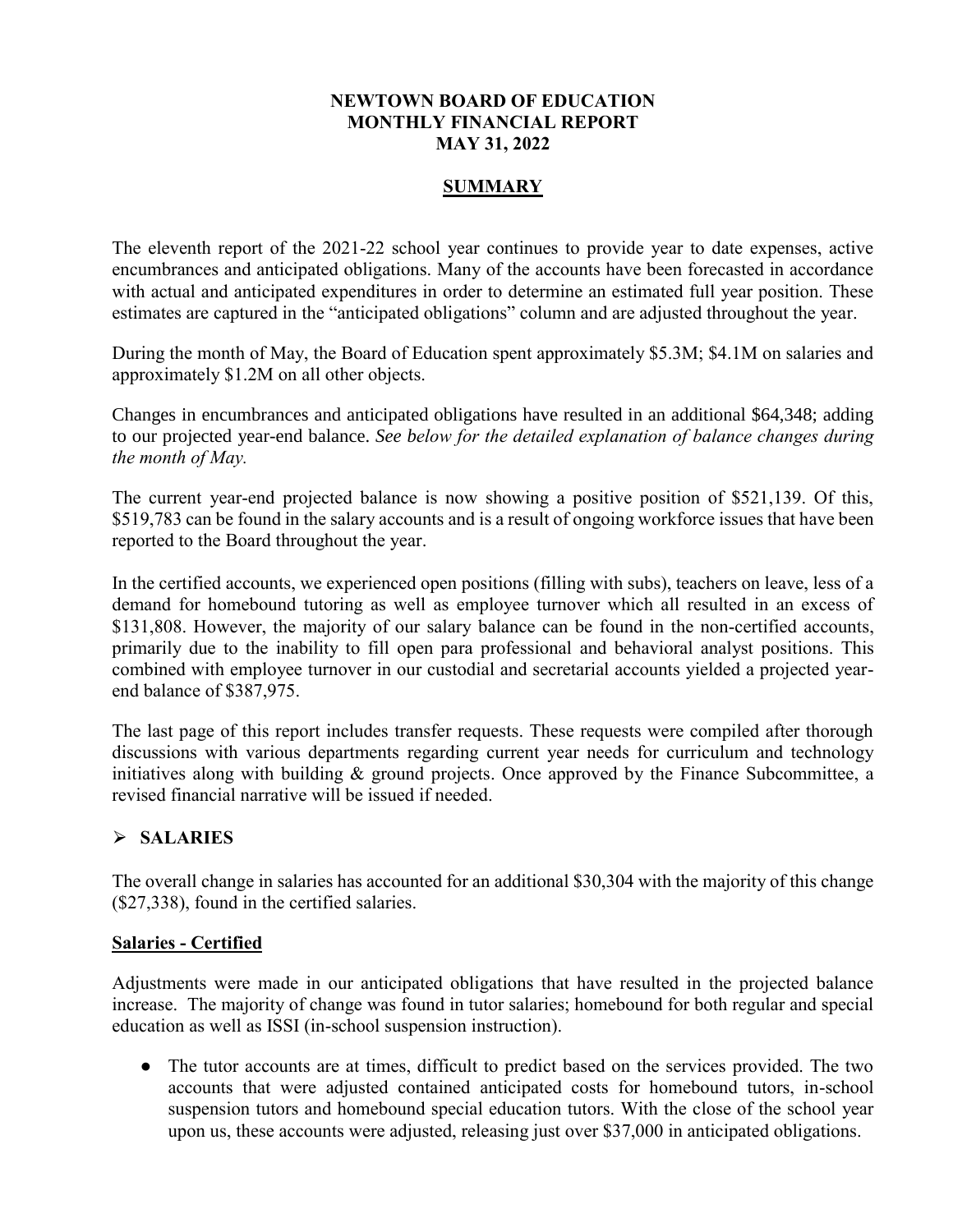# ⮚ **PROFESSIONAL SERVICES**

The net change in this object produced an overall increase to the projected year-end balance by \$37,456.

These accounts contain costs associated with legal fees, consulting services for central office and building & grounds as well as services for special education.

● Similarly to last month, the majority of this change was due to the release in anticipated obligations for special education testing services. Because many of these professionals have experienced scheduling delays, we were unable to schedule these services before the close of the school-year. However, we anticipate the testing will take place over the summer or at the beginning of the next school-year.

## ⮚ **OTHER PURCHASED SERVICES**

The balance in this object has increased over the prior month by \$77,674. This increase is primarily due to the transfer of the special education contingency account (object 910), which was transferred last month in the amount of \$100,000. *The SPED Contingency account now shows a zero balance.*

#### **Contracted Services**

● In last month's financial report, a budget transfer was approved by the Board to apply the special education contingency account toward the deficit in special education contracted services. In doing this, the SPED contracted services account is now in better alignment with the budget. This line item has been burdened with unanticipated costs for an outside company to provide behavioral therapists required for students with an IEP (individual education plan).

#### **Transportation Services**

• In transportation, we have received the remaining credit from All-Star (April – June) for buses that have not been utilized all year due to the bus driver shortage. The credits supplied by All-Star were not contractually bound; however, because of our long-standing relationship with the company, they agreed to negotiate a discounted rate for these buses that did not run. The credits have been previously applied to other areas of the budget that were in need of funding (see prior board reports for transfer approvals). The remaining credit balance is included in our transfer request.

#### **Tuition**

- The Out-of-District tuition account experienced and unanticipated costs to the projected yearend balance which include:
	- o Anticipated obligation for a mediated agreement estimated at \$60,000
	- o Additional charges billed for 1:1 student services; approximately \$28,000
	- o Other small changes in encumbrances.

All resulting in a reduction to the anticipated year-end balance by \$93,098.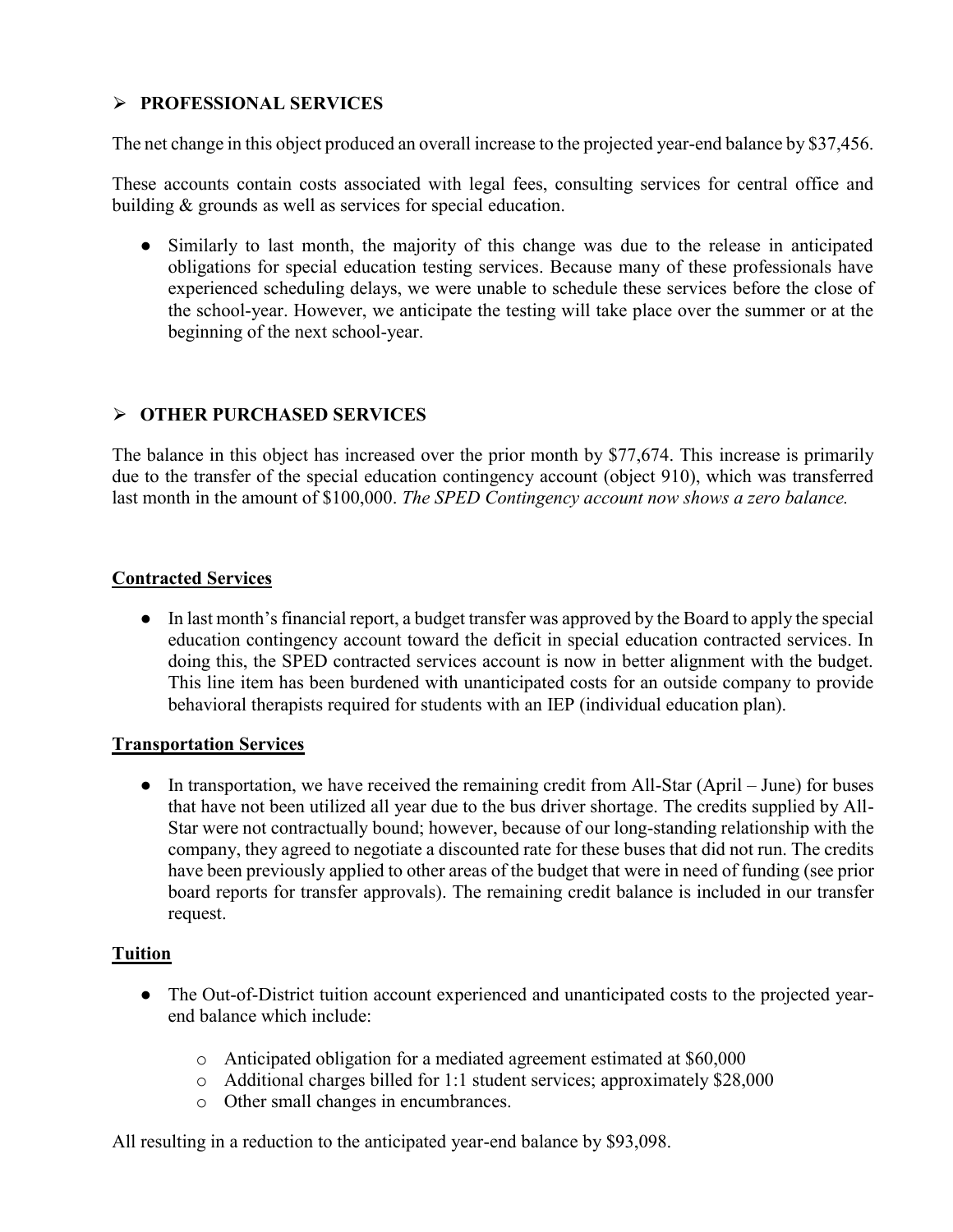## ⮚ **SUPPLIES**

The supply accounts did not experience too much of a change overall; however, the electric and fuel oil accounts are worth mentioning.

Our virtual net metering project has been well worth the investment as we have been producing large amounts of energy from our solar fields. This project was an initiative of the Town that began in 2020 with the High School being the first to come online.

This year we are anticipating a higher credit than what was budgeted and we have updated our end-ofyear balance to include this estimate; hence, increasing the balance by \$47,000 over the prior month's estimate.

On the contrary, our fuel oil balance has been decreased due the purchase of oil for our Head O'Meadow school and maintenance shop that have our exceeded our budget by approximately \$19,000.

## ⮚ **PROPERTY**

There has been a decrease in property over the prior month by \$18,540. This is due to purchases that were required for the Hawley move; such as, moveable cubbies that can be removed and placed wherever there may be a need.

#### ⮚ **REVENUE**

Revenue received in the month of May totals \$5,386 for student tuition.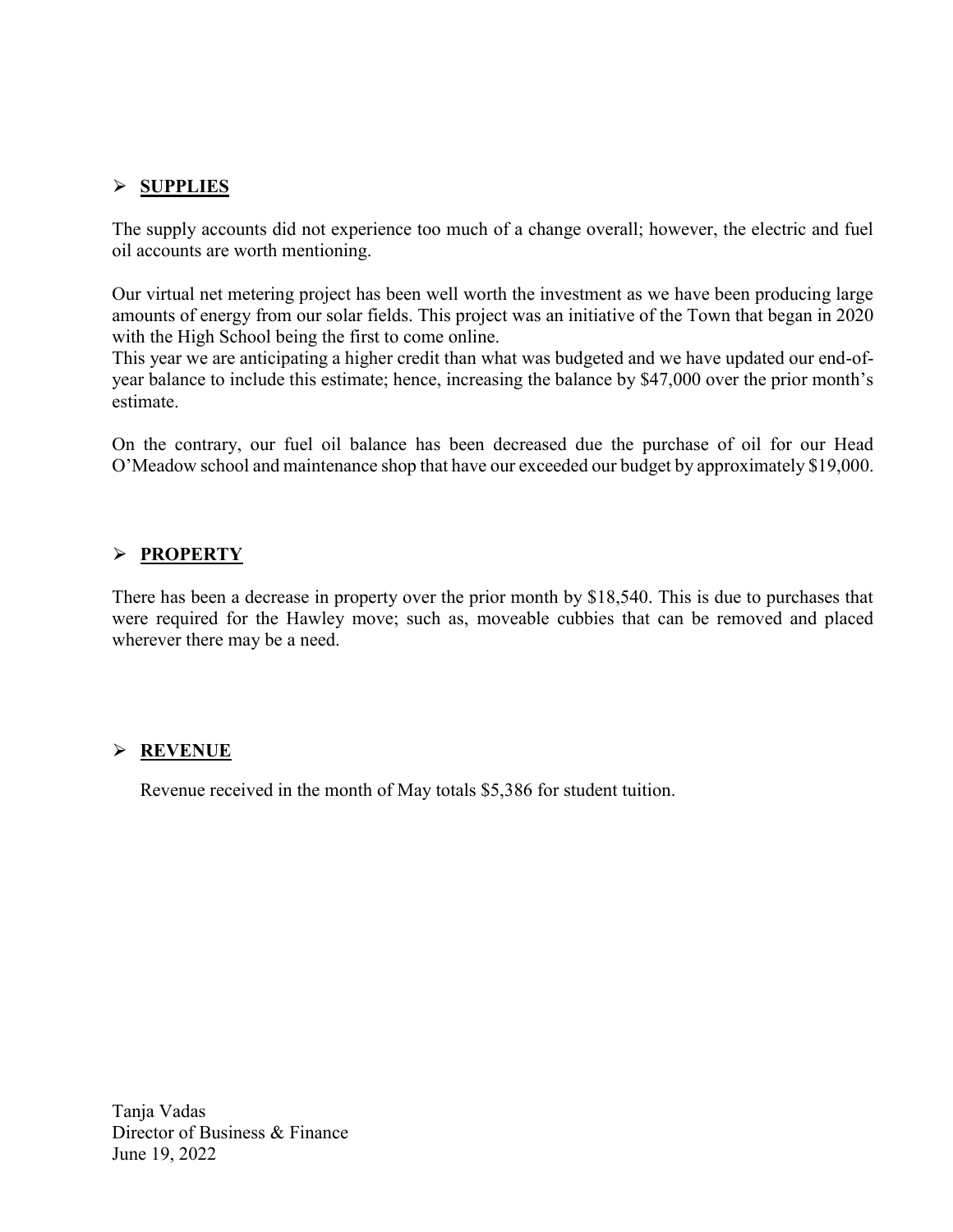## **TRANSFER REQUESTS**

This report includes transfer requests, pending Board approval. After presentation to the Board, a revised narrative will be issued.

- 1. **\$76,628** from other purchased services (object 500) to supplies (object 600 textbooks) for the purchase of printed and digital material for the math 6-8 program. This program is currently underway and the purchase of these materials would ensure that the delivery would arrive before the start of the school year, giving teachers time to review.
- 2. **\$50,000** from salaries (object 100) to purchased property services (object 400 building repairs), for the purchase of two rooftop a/c units for the Middle School. We currently have 6 units aging at approximately 30 years old. We have replaced two of them and we have two budgeted for next year. By replacing two now using current year funds, we will have all six units replaced by next year.
- 3. **\$25,952** from salaries (object 100) to equipment (object 700 other equipment), for the additional funding needed to purchase a box truck. Earlier in the year the Board approved a transfer request in the amount of \$45,000 for a new box truck. Due to the supply and demand of vehicles, we have been unsuccessful in locating a truck for this amount. However, we have recently found a truck but will require additional funding.
- 4. **\$84,000** from salaries (object 100) to purchased property services (object 400 building repairs), for the purchase and replacement of new LED parking lot lights for the HS. The current lot light lights are non-LED, expensive to run and are not equipped with timers. Also, some of the units are currently non-functional and expensive to replace. The new units are equipped with LED technology, use less energy and are equipped with time sensors.
- 5. **\$29,040** from salaries (object 100) \$18,320 to equipment (object 700 other equipment) and \$10,720 to contracted services (object 500), for the purchase of timekeeping equipment and other contractual obligations for our new time-keeping solution.
- 6. **\$9,509** from salaries (object 100) to purchased property services (object 400 water), to pay off capital water project.
- 7. **\$134,350** from salaries (object 100) to equipment (object 700 technology equipment), for interactive boards at the Reed School. These boards will be installed on the Hawley side of the school and will later be used for the Reed Students. The addition of these boards at the five-six grade level has been an initiative for the district for some time. Even more important now, the boards are used throughout K-4 education and will be needed for the incoming Hawley students.
- **8. \$409,479** total from salaries to various objects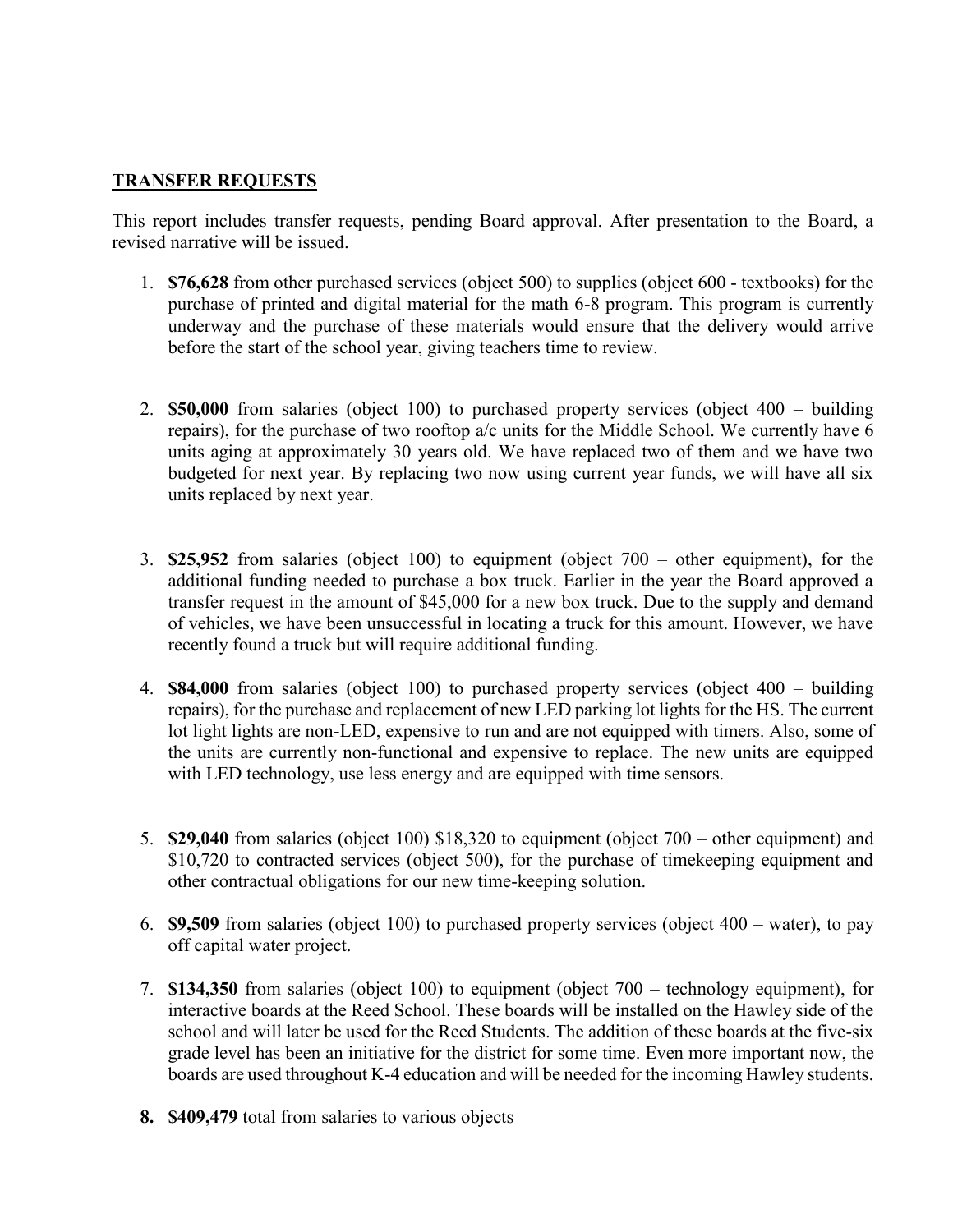#### **NEWTOWN BOARD OF EDUCATION 2021-22 BUDGET SUMMARY REPORT FOR THE MONTH ENDING MAY 31, 2022**

| <b>OBJECT</b><br>CODE | <b>EXPENSE CATEGORY</b>          |              | <b>YTD</b><br><b>TRANSFERS</b><br>2021 - 2022 | <b>CURRENT</b><br><b>BUDGET</b> |        | <b>YTD</b><br><b>EXPENDITURE</b> |        | <b>ENCUMBER</b> | <b>BALANCE</b> |        | <b>ANTICIPATED</b><br><b>OBLIGATIONS</b> |        | <b>PROJECTED</b><br><b>BALANCE</b> | $\frac{0}{0}$<br>EXP |  |
|-----------------------|----------------------------------|--------------|-----------------------------------------------|---------------------------------|--------|----------------------------------|--------|-----------------|----------------|--------|------------------------------------------|--------|------------------------------------|----------------------|--|
|                       | <b>GENERAL FUND BUDGET</b>       |              |                                               |                                 |        |                                  |        |                 |                |        |                                          |        |                                    |                      |  |
| 100                   | <b>SALARIES</b>                  | \$           | $(84,000)$ \$                                 | 52,183,415 \$                   |        | 41,792,823 \$                    |        | 9,729,479 \$    | 661,113 \$     |        | 141,330 \$                               |        | 519,783                            | 99.00%               |  |
| 200                   | <b>EMPLOYEE BENEFITS</b>         | \$           | $-$ \$                                        | 11,665,232 \$                   |        | 11,399,335 \$                    |        | $2,080$ \$      | 263,817 \$     |        | 357,630 \$                               |        | (93, 813)                          | 100.80%              |  |
| 300                   | PROFESSIONAL SERVICES            | $\mathbb{S}$ | $-$ \$                                        | 687,417 \$                      |        | 369,886 \$                       |        | 64,707 \$       | 252,824 \$     |        | 165,044 \$                               |        | 87,780                             | 87.23%               |  |
| 400                   | <b>PURCHASED PROPERTY SERV.</b>  | \$           | $-$ \$                                        | 1,847,678 \$                    |        | 1,409,432 \$                     |        | 241,910 \$      | 196,336 \$     |        | $274,025$ \$                             |        | (77,689)                           | 104.20%              |  |
| 500                   | <b>OTHER PURCHASED SERVICES</b>  | \$           | 123,000 \$                                    | 9,529,686 \$                    |        | 7,657,759 \$                     |        | 1,490,733 \$    | 381,195 \$     |        | $262,426$ \$                             |        | 118,768                            | 98.75%               |  |
| 600                   | <b>SUPPLIES</b>                  | \$           | $-$ \$                                        | 3,381,039 \$                    |        | 2,709,003 \$                     |        | 274,453 \$      | 397,583 \$     |        | 418,551 \$                               |        | (20,968)                           | 100.62%              |  |
| 700                   | <b>PROPERTY</b>                  | \$           | 61,000 \$                                     | 329,112 \$                      |        | 67,328 \$                        |        | 141,313 \$      | 120,472 \$     |        | 149,456 \$                               |        | (28,984)                           | 108.81%              |  |
| 800                   | <b>MISCELLANEOUS</b>             | \$           | $-$ \$                                        | 74,119 \$                       |        | 56,468 \$                        |        | 842 \$          | $16,262$ \$    |        |                                          | $-$ \$ | 16,262                             | 77.32%               |  |
| 910                   | <b>SPECIAL ED CONTINGENCY</b>    | \$           | $(100,000)$ \$                                |                                 | $-$ \$ |                                  | $-$ \$ | $-$ \$          |                | $-$ \$ | $-$ \$                                   |        | $\blacksquare$                     | #DIV/0!              |  |
|                       | <b>TOTAL GENERAL FUND BUDGET</b> | \$           |                                               | $-$ \$ 79,697,698 \$            |        | 65,462,033 \$                    |        | 11,945,517 \$   | 2,289,602 \$   |        | 1,768,463 \$                             |        | 521,139                            | 99.35%               |  |
| 900                   | <b>TRANSFER NON-LAPSING</b>      |              |                                               |                                 |        |                                  |        |                 |                |        |                                          |        |                                    |                      |  |
|                       | <b>GRAND TOTAL</b>               | \$           | $-$ \$                                        | 79,697,698 \$                   |        | 65,462,033 \$                    |        | 11,945,517 \$   | 2,289,602 \$   |        | 1,768,463 \$                             |        | 521,139                            | 99.35%               |  |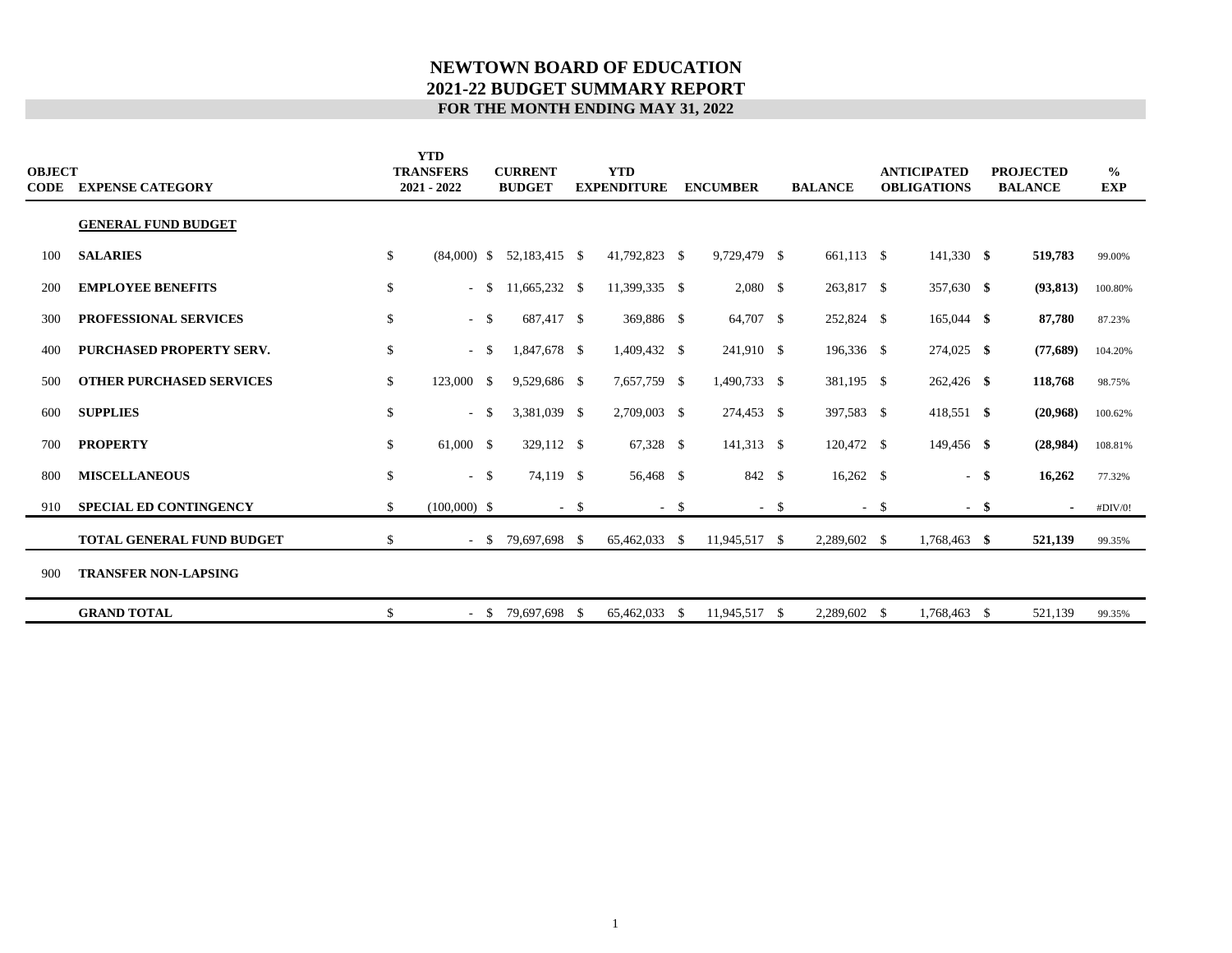| <b>OBJECT</b><br><b>CODE</b> | <b>EXPENSE CATEGORY</b>                |                    | <b>YTD</b><br><b>TRANSFERS</b><br>2021 - 2022 |               | <b>CURRENT</b><br><b>BUDGET</b> |      | <b>YTD</b><br><b>EXPENDITURE</b> |              | <b>ENCUMBER</b> |              | <b>BALANCE</b> |               | <b>ANTICIPATED</b><br><b>OBLIGATIONS</b> |               | <b>PROJECTED</b><br><b>BALANCE</b> | $\frac{0}{0}$<br><b>EXP</b> |
|------------------------------|----------------------------------------|--------------------|-----------------------------------------------|---------------|---------------------------------|------|----------------------------------|--------------|-----------------|--------------|----------------|---------------|------------------------------------------|---------------|------------------------------------|-----------------------------|
| <b>100</b>                   | <b>SALARIES</b>                        |                    |                                               |               |                                 |      |                                  |              |                 |              |                |               |                                          |               |                                    |                             |
|                              | <b>Administrative Salaries</b>         | \$                 | 14.759                                        | <sup>\$</sup> | 4,236,559 \$                    |      | 3.827.681 \$                     |              | 402.318 \$      |              | $6,560$ \$     |               | 12,764 \$                                |               | (6,204)                            | 100.15%                     |
|                              | Teachers & Specialists Salaries        | \$                 | $(171, 759)$ \$                               |               | 32,891,949 \$                   |      | 25,211,186 \$                    |              | 7,511,686 \$    |              | 169,078 \$     |               | 8,629                                    | - \$          | 160,449                            | 99.51%                      |
|                              | <b>Early Retirement</b>                | \$                 | 73,000 \$                                     |               | 81,000 \$                       |      | 81,000 \$                        |              |                 | $\mathbb{S}$ |                | <sup>\$</sup> |                                          | $\mathcal{S}$ | $\overline{\phantom{a}}$           | 100.00%                     |
|                              | Continuing Ed./Summer School           | \$                 | $1,136$ \$                                    |               | 94,233 \$                       |      | 90,263 \$                        |              | $3,970$ \$      |              |                | \$            |                                          | \$            | $\overline{\phantom{a}}$           | 100.00%                     |
|                              | Homebound & Tutors Salaries            | \$                 |                                               | \$            | 159,858 \$                      |      | 90,090 \$                        |              | $7,773$ \$      |              | 61,994         | - \$          | $5,000$ \$                               |               | 56,994                             | 64.35%                      |
|                              | <b>Certified Substitutes</b>           | \$                 |                                               | \$            | 642,310 \$                      |      | 573,681 \$                       |              | 45,680 \$       |              | 22,949 \$      |               | 47,694 \$                                |               | (24, 745)                          | 103.85%                     |
|                              | Coaching/Activities                    | $\mathcal{S}$      |                                               | \$            | 662,356 \$                      |      | 658,177 \$                       |              | $1,333$ \$      |              | 2,846 \$       |               | $2,000$ \$                               |               | 846                                | 99.87%                      |
|                              | Staff & Program Development            | \$                 |                                               | \$            | 150,083 \$                      |      | $106,235$ \$                     |              | 99,380 \$       |              | $(55,532)$ \$  |               | $\overline{a}$                           | \$            | (55, 532)                          | 137.00%                     |
|                              | <b>CERTIFIED SALARIES</b>              | $\mathcal{S}$      | (82, 864)                                     | \$            | 38,918,348                      | - \$ | 30,638,313 \$                    |              | 8,072,140 \$    |              | 207,895 \$     |               | 76,087                                   | $\mathcal{S}$ | 131,808                            | 99.66%                      |
|                              | Supervisors & Technology Salaries      | \$                 | 15,046 \$                                     |               | 1,101,338 \$                    |      | 930,650 \$                       |              | 93,157 \$       |              | 77,531 \$      |               |                                          | $\$$          | 77,531                             | 92.96%                      |
|                              | Clerical & Secretarial Salaries        | \$                 | $6,137$ \$                                    |               | 2,318,762 \$                    |      | 2,000,309 \$                     |              | 303,099 \$      |              | 15,354 \$      |               | 300                                      | - \$          | 15,054                             | 99.35%                      |
|                              | <b>Educational Assistants</b>          | \$                 | $(31,259)$ \$                                 |               | 2,939,688 \$                    |      | 2,397,054 \$                     |              | 346,526 \$      |              | 196,108 \$     |               | 3,400 \$                                 |               | 192,708                            | 93.44%                      |
|                              | Nurses & Medical Advisors              | \$                 | 17,414 \$                                     |               | 927,175 \$                      |      | 724,539 \$                       |              | 212,158 \$      |              | $(9,522)$ \$   |               | $1,700$ \$                               |               | (11,222)                           | 101.21%                     |
|                              | Custodial & Maint. Salaries            | \$                 | 4,698 \$                                      |               | 3,331,418 \$                    |      | 2,800,757 \$                     |              | 421,918 \$      |              | 108,743 \$     |               | 16,876 \$                                |               | 91,867                             | 97.24%                      |
|                              | Non-Certied Adj & Bus Drivers Salaries | \$                 | $(98, 779)$ \$                                |               | ÷,                              | \$   |                                  | $\mathbb{S}$ |                 | \$           |                | \$            |                                          | \$            | $\mathcal{L}_{\mathcal{A}}$        | #DIV/0!                     |
|                              | Career/Job Salaries                    | \$                 | $\sim$                                        | $\mathbb{S}$  | 134,711 \$                      |      | 107,740 \$                       |              | 22,869          | \$           | 4.102S         |               | $(4,140)$ \$                             |               | 8.242                              | 93.88%                      |
|                              | <b>Special Education Svcs Salaries</b> | $\mathbb{S}$       | 49,700                                        | $\sqrt{3}$    | 1,449,812 \$                    |      | 1,148,162 \$                     |              | $177,263$ \$    |              | 124,387 \$     |               | $6,207$ \$                               |               | 118,180                            | 91.85%                      |
|                              | Security Salaries & Attendance         | $\mathbf{\hat{S}}$ | 35,907 \$                                     |               | 676,153 \$                      |      | 603,297 \$                       |              | 79,764 \$       |              | $(6,908)$ \$   |               | $4,000$ \$                               |               | (10,908)                           | 101.61%                     |
|                              | Extra Work - Non-Cert.                 | \$                 | $\sim$                                        | \$            | 118,010 \$                      |      | 97,492 \$                        |              | 587 \$          |              | 19,931 \$      |               | $9,900$ \$                               |               | 10,031                             | 91.50%                      |
|                              | Custodial & Maint. Overtime            | \$                 |                                               | \$            | 236,000 \$                      |      | 318,577 \$                       |              | $\sim$          | \$           | $(82,577)$ \$  |               | 26,000 \$                                |               | (108, 577)                         | 146.01%                     |
|                              | Civic Activities/Park & Rec.           | \$                 |                                               | \$            | 32,000 \$                       |      | 25,934 \$                        |              | ÷.              | \$           | $6,066$ \$     |               | $1,000$ \$                               |               | 5,066                              | 84.17%                      |
|                              | <b>NON-CERTIFIED SALARIES</b>          | \$                 | $(1,136)$ \$                                  |               | 13,265,067 \$                   |      | 11,154,510 \$                    |              | 1,657,339 \$    |              | 453,218 \$     |               | 65,243 \$                                |               | 387,975                            | 97.08%                      |
|                              | <b>SUBTOTAL SALARIES</b>               | \$                 |                                               |               | $(84,000)$ \$ 52,183,415 \$     |      | 41,792,823 \$                    |              | 9,729,479 \$    |              | 661,113 \$     |               | 141,330 \$                               |               | 519,783                            | 99.00%                      |
| 200                          | <b>EMPLOYEE BENEFITS</b>               |                    |                                               |               |                                 |      |                                  |              |                 |              |                |               |                                          |               |                                    |                             |
|                              | Medical & Dental Expenses              | \$                 |                                               | \$            | 8,532,018 \$                    |      | 8,533,311 \$                     |              | 1,580           | <b>S</b>     | $(2,873)$ \$   |               | 2,785 \$                                 |               | (5,658)                            | 100.07%                     |
|                              | Life Insurance                         | S                  |                                               | \$            | 86,760 \$                       |      | 81,290 \$                        |              |                 | $\mathbb{S}$ | 5,470 \$       |               | 7,500 \$                                 |               | (2,030)                            | 102.34%                     |
|                              | FICA & Medicare                        | \$                 |                                               | \$            | 1,641,519 \$                    |      | 1,358,674 \$                     |              | $\sim$          | \$           | 282,845 \$     |               | 282,845 \$                               |               | $\sim$                             | 100.00%                     |
|                              | Pensions                               | \$                 |                                               | $\mathcal{S}$ | 869,471 \$                      |      | 921,891 \$                       |              | 500             | - \$         | $(52,920)$ \$  |               | 24,000 \$                                |               | (76,920)                           | 108.85%                     |
|                              | Unemployment & Employee Assist.        | \$                 |                                               | \$            | $102,000$ \$                    |      | 67,818 \$                        |              |                 | \$           | 34,182 \$      |               | 40,500 \$                                |               | (6,318)                            | 106.19%                     |
|                              | Workers Compensation                   | \$                 |                                               | \$            | 433,464 \$                      |      | 436,351 \$                       |              | $\sim$          | $\mathbb{S}$ | $(2,887)$ \$   |               | ÷                                        | $\mathbf{\$}$ | (2,887)                            | 100.67%                     |
|                              | <b>SUBTOTAL EMPLOYEE BENEFITS</b>      | \$                 |                                               |               | $$11,665,232$ \$                |      | 11,399,335 \$                    |              | $2,080$ \$      |              | 263,817 \$     |               | 357,630 \$                               |               | (93, 813)                          | 100.80%                     |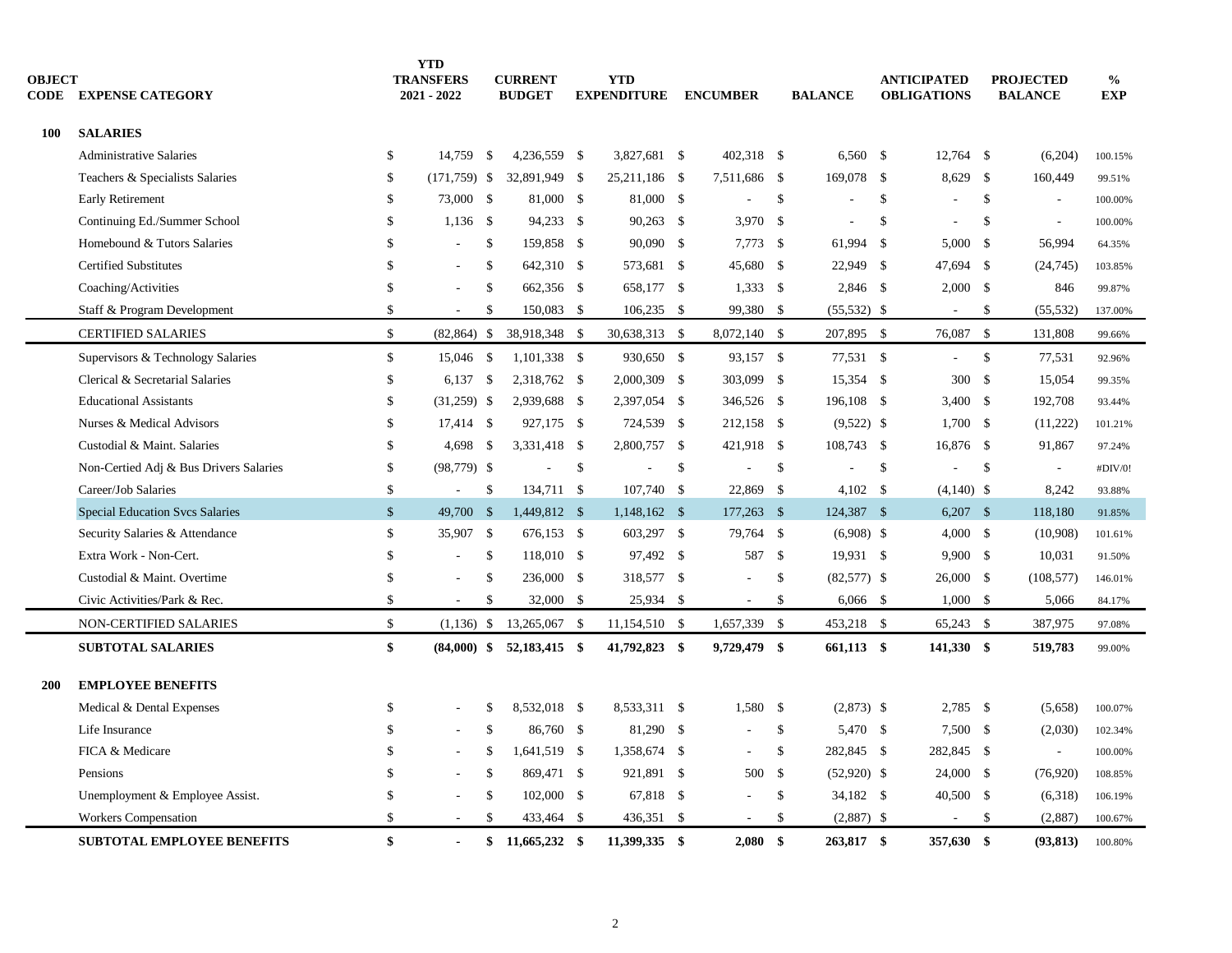| <b>OBJECT</b><br>CODE | <b>EXPENSE CATEGORY</b>                     |               | <b>YTD</b><br><b>TRANSFERS</b><br>2021 - 2022 | <b>CURRENT</b><br><b>BUDGET</b> | <b>YTD</b><br><b>EXPENDITURE</b> | <b>ENCUMBER</b>          |     | <b>BALANCE</b> | <b>ANTICIPATED</b><br><b>OBLIGATIONS</b> | <b>PROJECTED</b><br><b>BALANCE</b> | $\%$<br><b>EXP</b> |  |
|-----------------------|---------------------------------------------|---------------|-----------------------------------------------|---------------------------------|----------------------------------|--------------------------|-----|----------------|------------------------------------------|------------------------------------|--------------------|--|
| 300                   | PROFESSIONAL SERVICES                       |               |                                               |                                 |                                  |                          |     |                |                                          |                                    |                    |  |
|                       | <b>Professional Services</b>                | \$            |                                               | \$<br>518,402 \$                | 281,242 \$                       | 42,370 \$                |     | 194,789 \$     | 113,000 \$                               | 81,789                             | 84.22%             |  |
|                       | Professional Educational Serv.              | \$            | $\sim$                                        | \$<br>$169,015$ \$              | 88,643 \$                        | 22,337 \$                |     | 58,035 \$      | 52,044 \$                                | 5,990                              | 96.46%             |  |
|                       | SUBTOTAL PROFESSIONAL SERV.                 | \$            | $\sim$                                        | \$<br>687,417 \$                | 369,886 \$                       | 64,707 \$                |     | 252,824 \$     | $165,044$ \$                             | 87,780                             | 87.23%             |  |
| 400                   | PURCHASED PROPERTY SERV.                    |               |                                               |                                 |                                  |                          |     |                |                                          |                                    |                    |  |
|                       | Buildings & Grounds Contracted Svc.         | \$            | $\sim$                                        | \$<br>678,563 \$                | 608,488 \$                       | 70,372 \$                |     | $(297)$ \$     | $1,000$ \$                               | (1,297)                            | 100.19%            |  |
|                       | Utility Services - Water & Sewer            | <sup>\$</sup> |                                               | \$<br>151,157 \$                | 84,137 \$                        |                          | -\$ | 67,020 \$      | 67,020 \$                                | $\blacksquare$                     | 100.00%            |  |
|                       | Building, Site & Emergency Repairs          | \$            |                                               | \$<br>475,000 \$                | 338,359 \$                       | $100,156$ \$             |     | 36,485 \$      | 139,265 \$                               | (102,780)                          | 121.64%            |  |
|                       | <b>Equipment Repairs</b>                    | $\mathbb{S}$  | $\sim$                                        | \$<br>275,366 \$                | 174,998 \$                       | 32,269 \$                |     | 68,099 \$      | 48,111 \$                                | 19,988                             | 92.74%             |  |
|                       | Rentals - Building & Equipment              | \$            |                                               | \$<br>267,592 \$                | 203,450 \$                       | 39,113 \$                |     | $25,028$ \$    | 18,629 \$                                | 6,399                              | 97.61%             |  |
|                       | Building & Site Improvements                | $\mathbb{S}$  |                                               | \$<br>$\overline{\phantom{a}}$  | \$<br>$\overline{\phantom{a}}$   | \$<br>$\sim$             | \$  |                | \$                                       | \$<br>$\overline{\phantom{a}}$     |                    |  |
|                       | SUBTOTAL PUR. PROPERTY SERV.                | \$            | $\blacksquare$                                | \$<br>1,847,678 \$              | 1,409,432 \$                     | 241,910 \$               |     | 196,336 \$     | 274,025 \$                               | (77,689)                           | 104.20%            |  |
| 500                   | <b>OTHER PURCHASED SERVICES</b>             |               |                                               |                                 |                                  |                          |     |                |                                          |                                    |                    |  |
|                       | <b>Contracted Services</b>                  | \$            | 313,000 \$                                    | 1,011,975 \$                    | 697,905 \$                       | 283,164 \$               |     | 30,907 \$      | 31,059 \$                                | (153)                              | 100.02%            |  |
|                       | <b>Transportation Services</b>              | $\frac{1}{2}$ | $(190,000)$ \$                                | 4,381,980 \$                    | $3,711,461$ \$                   | 350,459 \$               |     | 320,060 \$     | 162,060 \$                               | 158,000                            | 96.39%             |  |
|                       | Insurance - Property & Liability            | \$            | $\sim$                                        | \$<br>385,500 \$                | 425,660 \$                       | $\sim$                   | \$  | $(40,160)$ \$  | $\sim$                                   | \$<br>(40,160)                     | 110.42%            |  |
|                       | Communications                              | \$            | $\sim$                                        | \$<br>128,815 \$                | 179,227 \$                       | $9,175$ \$               |     | $(59, 587)$ \$ | $(8,058)$ \$                             | (51, 529)                          | 140.00%            |  |
|                       | <b>Printing Services</b>                    | $\mathbb{S}$  | ÷                                             | \$<br>$26,169$ \$               | 8,938 \$                         | 7,060 \$                 |     | $10,171$ \$    | 9,316 \$                                 | 855                                | 96.73%             |  |
|                       | Tuition - Out of District                   | $\frac{1}{2}$ | ÷.                                            | \$<br>3,373,676 \$              | 2,461,001 \$                     | 825,182 \$               |     | 87,493 \$      | 67,000 \$                                | 20,493                             | 99.39%             |  |
|                       | Student Travel & Staff Mileage              | \$            | $\sim$                                        | \$<br>221,571 \$                | 173,567 \$                       | 15,693 \$                |     | 32,312 \$      | $1,050$ \$                               | 31,262                             | 85.89%             |  |
|                       | <b>SUBTOTAL OTHER PURCHASED SERV.</b>       | $\mathbb{S}$  | 123,000 \$                                    | 9,529,686 \$                    | 7,657,759 \$                     | 1,490,733 \$             |     | 381,195 \$     | 262,426 \$                               | 118,768                            | 98.75%             |  |
| 600                   | <b>SUPPLIES</b>                             |               |                                               |                                 |                                  |                          |     |                |                                          |                                    |                    |  |
|                       | <b>Instructional &amp; Library Supplies</b> | \$            |                                               | \$<br>773,786 \$                | 654,355 \$                       | 131,074 \$               |     | $(11,643)$ \$  | 30,528 \$                                | (42, 171)                          | 105.45%            |  |
|                       | Software, Medical & Office Supplies         | \$            | $\sim$                                        | \$<br>214,816 \$                | 159,806 \$                       | 24,332 \$                |     | $30,678$ \$    | 34,945 \$                                | (4,267)                            | 101.99%            |  |
|                       | <b>Plant Supplies</b>                       | <sup>\$</sup> |                                               | \$<br>391,100 \$                | 354,478 \$                       | 51,617 \$                |     | $(14,995)$ \$  | 12,096 \$                                | (27,091)                           | 106.93%            |  |
|                       | Electric                                    | \$            |                                               | 1,043,970 \$                    | 835,611 \$                       | $\sim$ $\sim$            |     | 208,359 \$     | 150,359 \$                               | 58,000                             | 94.44%             |  |
|                       | Propane & Natural Gas                       | S             |                                               | \$<br>416,899 \$                | 372,625 \$                       |                          | \$  | 44,274 \$      | 44,374 \$                                | (100)                              | 100.02%            |  |
|                       | Fuel Oil                                    | .S            | $\overline{\phantom{m}}$                      | \$<br>63,000 \$                 | 67,438 \$                        |                          | \$  | $(4,438)$ \$   | 19,488 \$                                | (23,926)                           | 137.98%            |  |
|                       | Fuel for Vehicles & Equip.                  | S             |                                               | \$<br>202,401 \$                | 167,257 \$                       | $\overline{\phantom{a}}$ | \$  | 35,144 \$      | 17,644 \$                                | 17,500                             | 91.35%             |  |
|                       | Textbooks                                   | \$            | $\overline{\phantom{a}}$                      | \$<br>275,067 \$                | 97,433 \$                        | 67,430 \$                |     | 110,204 \$     | 109,117 \$                               | 1,087                              | 99.60%             |  |
|                       | <b>SUBTOTAL SUPPLIES</b>                    | \$            | $\sim$                                        | \$<br>3,381,039 \$              | 2,709,003 \$                     | 274,453 \$               |     | 397,583 \$     | 418,551 \$                               | (20,968)                           | 100.62%            |  |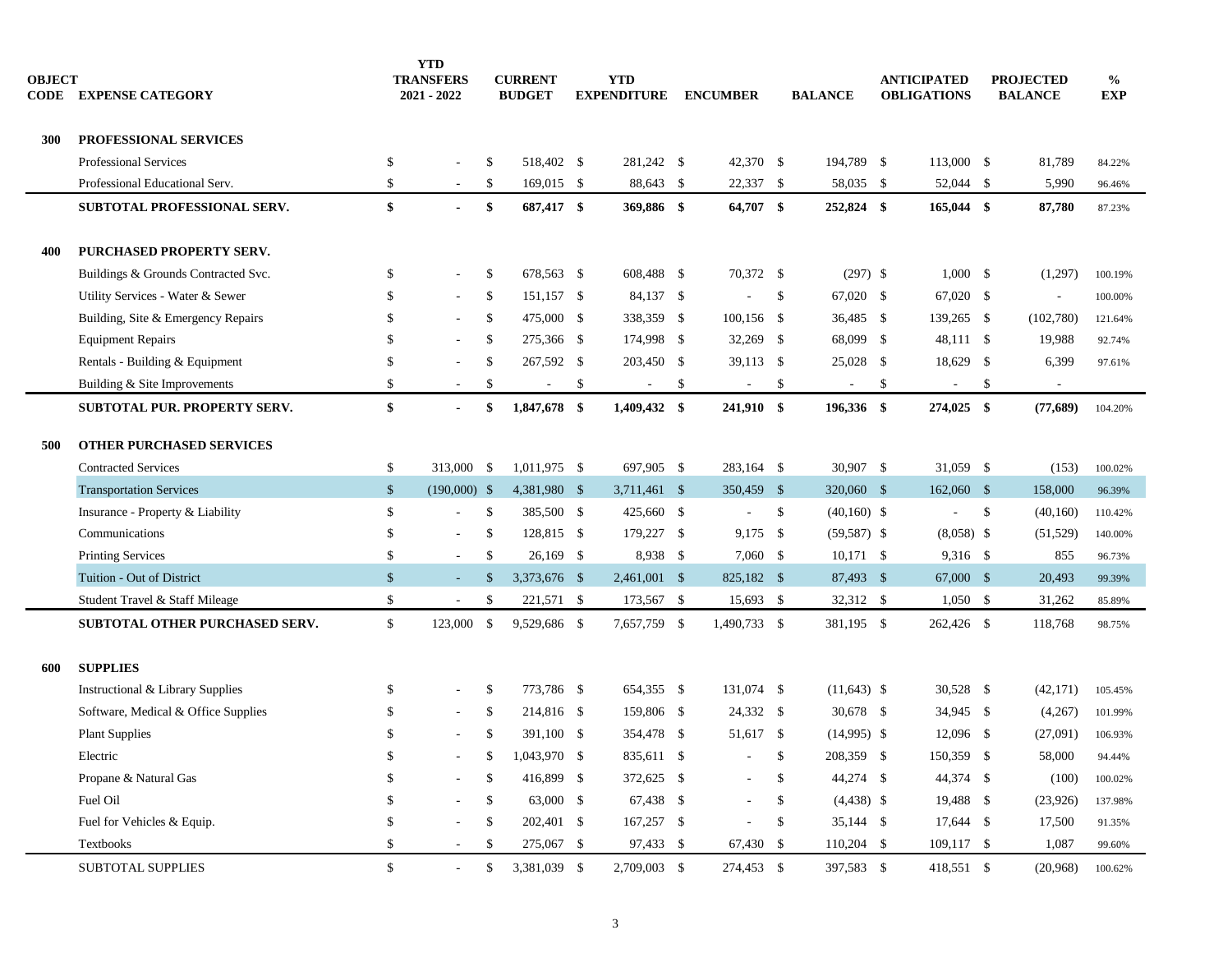| <b>OBJECT</b><br><b>CODE</b> | <b>EXPENSE CATEGORY</b><br><b>PROPERTY</b> |               | <b>YTD</b><br><b>TRANSFERS</b><br>$2021 - 2022$ |     | <b>CURRENT</b><br><b>BUDGET</b> | <b>YTD</b><br><b>EXPENDITURE</b> |               |  | <b>ENCUMBER</b> |             | <b>BALANCE</b>    | <b>ANTICIPATED</b><br><b>OBLIGATIONS</b> |      | <b>PROJECTED</b><br><b>BALANCE</b> | $\frac{6}{9}$<br>EXP |
|------------------------------|--------------------------------------------|---------------|-------------------------------------------------|-----|---------------------------------|----------------------------------|---------------|--|-----------------|-------------|-------------------|------------------------------------------|------|------------------------------------|----------------------|
| 700                          |                                            |               |                                                 |     |                                 |                                  |               |  |                 |             |                   |                                          |      |                                    |                      |
|                              | <b>Technology Equipment</b>                | \$            | $\sim 100$                                      | S.  | 130,960 \$                      |                                  | $24,255$ \$   |  | 31,432 \$       |             | 75,274 \$         | 75,274 \$                                |      | $\sim$                             | 100.00%              |
|                              | Other Equipment                            | - 75          | $61,000$ \$                                     |     | 198,152 \$                      |                                  | 43,073 \$     |  | 109,881 \$      |             | $45,198$ \$       | 74,183 \$                                |      | (28,984)                           | 114.63%              |
|                              | <b>SUBTOTAL PROPERTY</b>                   | <sup>\$</sup> | $61,000$ \$                                     |     | 329,112 \$                      |                                  | $67,328$ \$   |  | 141,313 \$      |             | 120,472 \$        | 149,456 \$                               |      | (28,984)                           | 108.81%              |
|                              |                                            |               |                                                 |     |                                 |                                  |               |  |                 |             |                   |                                          |      |                                    |                      |
| 800                          | <b>MISCELLANEOUS</b>                       |               |                                                 |     |                                 |                                  |               |  |                 |             |                   |                                          |      |                                    |                      |
|                              | <b>Memberships</b>                         |               | $\sim$ 10 $\pm$                                 | -S  | 74,119 \$                       |                                  | 56,468 \$     |  | 842 \$          |             | $16,262 \quad$ \$ | $\sim$ 10 $\pm$                          | -S   | 16,262                             | 77.32%               |
|                              | <b>SUBTOTAL MISCELLANEOUS</b>              | \$            | $\sim$ 100 $\mu$                                | -SS | 74,119 \$                       |                                  | 56,468 \$     |  | 842 \$          |             | $16,262$ \$       | $\sim$                                   | - \$ | 16,262                             | 77.32%               |
|                              |                                            |               |                                                 |     |                                 |                                  |               |  |                 |             |                   |                                          |      |                                    |                      |
| 910                          | <b>SPECIAL ED CONTINGENCY</b>              | \$            | $(100,000)$ \$                                  |     | $-$ \$                          |                                  | $-$ \$        |  | $\sim$          | $\mathbf s$ | $-$ \$            | $-$ \$                                   |      | $\sim$                             | #DIV/0!              |
|                              |                                            |               |                                                 |     |                                 |                                  |               |  |                 |             |                   |                                          |      |                                    |                      |
|                              | <b>TOTAL LOCAL BUDGET</b>                  |               | $\sim$                                          | ъ   | 79,697,698 \$                   |                                  | 65,462,033 \$ |  | 11,945,517 \$   |             | $2,289,602$ \$    | 1,768,463 \$                             |      | 521,139                            | 99.35%               |